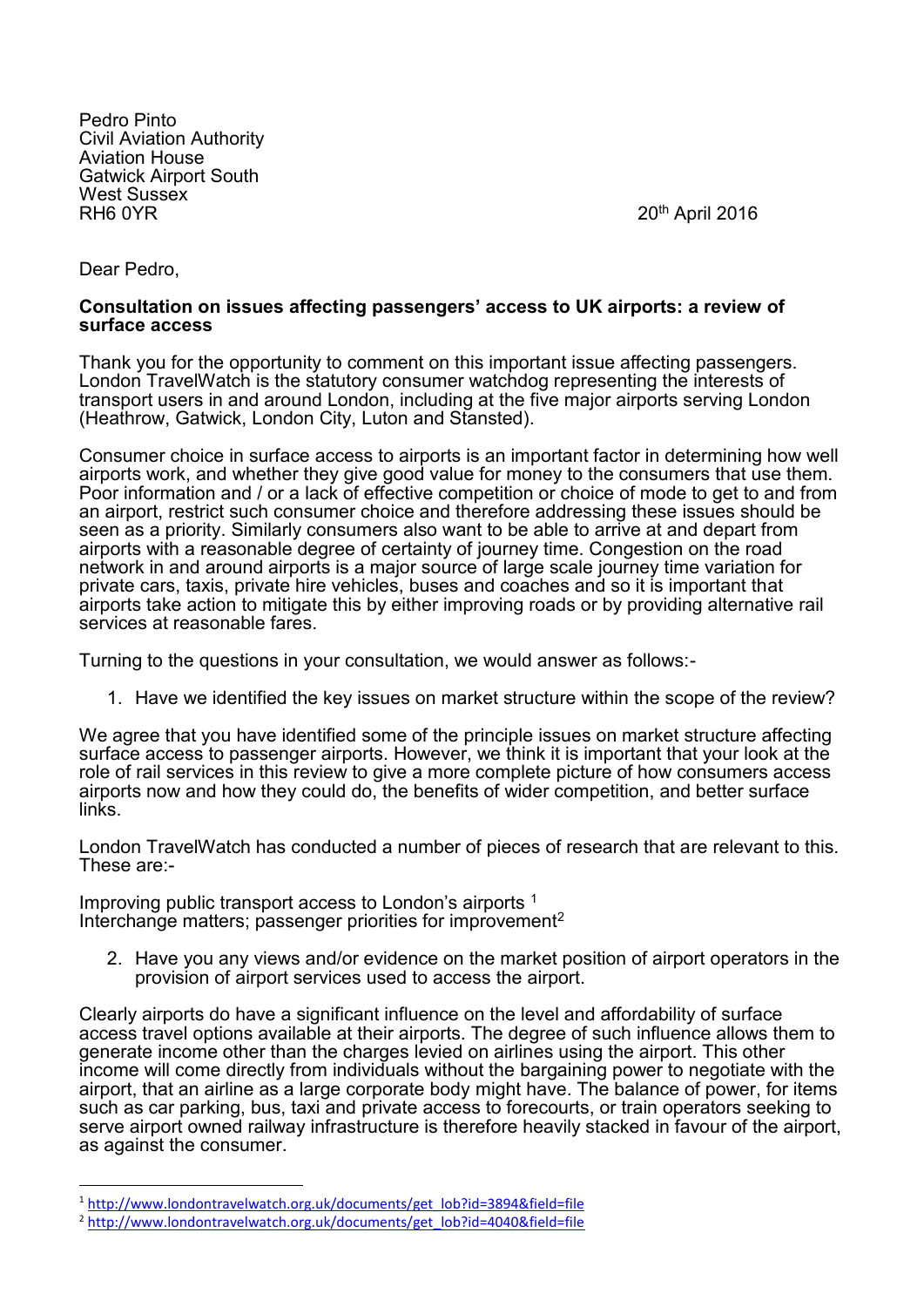At licensed airports, the 'single till' approach is intended in theory to lower air fares over the long term. However, if the costs of surface access are high then the overall 'end to end' cost of journeys to consumers will either remain the same or increase, and so there is no overall benefit to them. We have come across examples such as London to Stansted Airport where the train fare to and from an airport is more expensive than the cost of the flight.

Maintaining high costs of surface access to airports will (in our view), have a negative impact on other aspects of airport operation, such as air quality and efficient operation impeded by congestion on the road network in and around airports. Therefore, we think there is a need to redress the balance of power in relation to surface access towards the needs of consumers. Acting on the recommendations of our research (which echoes the concerns of your Consumer Panel), would make this possible without necessarily requiring large investments in infrastructure. Therefore, we think that the CAA could take action through its competition and consumer law powers to:-

 Encourage the adoption of the London Oyster / Contactless system to cover journeys on Heathrow Express / Heathrow Connect, and by rail to and from Luton and Stansted Airports.

This would give passengers an assurance that they could travel to where they need to at the most cost effective price for the time and mode of travel. We are aware that in the first 9 weeks of operation (January to March 2016) at Gatwick Airport the numbers of passengers using this system rose from 18,000 per week to 35,000 per week and is still increasing. It has also no doubt reduced the 5,000 Penalty Fares a year previously issued to passengers who mistakenly thought that Oyster / Contactless was already valid at Gatwick Airport.

Support the Office of Rail Regulation<sup>3</sup> decision not to allow Heathrow Airport Ltd to include in track access charges historic construction costs.

This is a clear case of a monopoly operator trying to restrict competition both within rail as a mode, but also between rail and private cars where Heathrow Airport Ltd has a clear financial incentive and market power to maintain high levels of usage and cost to the consumer at the car parks it owns. Allowing Crossrail to access Heathrow (including Terminal 5) will bring about a major transformative improvement on public transport access, and consumer choice to and from Heathrow Airport. In particular, the connectivity with other major routes such as Thameslink at Farringdon, the Great Eastern Main Line at Liverpool Street and North Kent services at Abbey Wood, will allow the transfer of many journeys that are currently made by car, taxi or private hire vehicle to rail, and give consumers more choice on how and when they can reach the airport, and how much they need to pay.

 Require airport operators to provide clear, transparent, and easy to find information on the costs of travel for different modes of surface travel from their airport to significant destinations outside of the airport.

This would allow consumers informed choices, without necessarily being directed to the most expensive service or one in which the airport operator has a financial stake.

 Support a change to the law relating to Taxis and Private Hire vehicles; encourage coordination of these modes by airport operators to reduce the numbers of empty journeys to and from airports, reducing operating costs, and fares charged to consumers.

At present, only Taxis licensed in the local authority area in which the airport is located can pick up passengers there if the airport owner provides a specific pick up area within the airport or regards highways or forecourts as public highway. Private Hire vehicles can only pick up within the airport limits if they are pre-booked by the customer. Some airport

 $\overline{a}$ 

<sup>3</sup> <http://orr.gov.uk/consultations/closed-consultations/policy-consultations/charging-framework-consultation>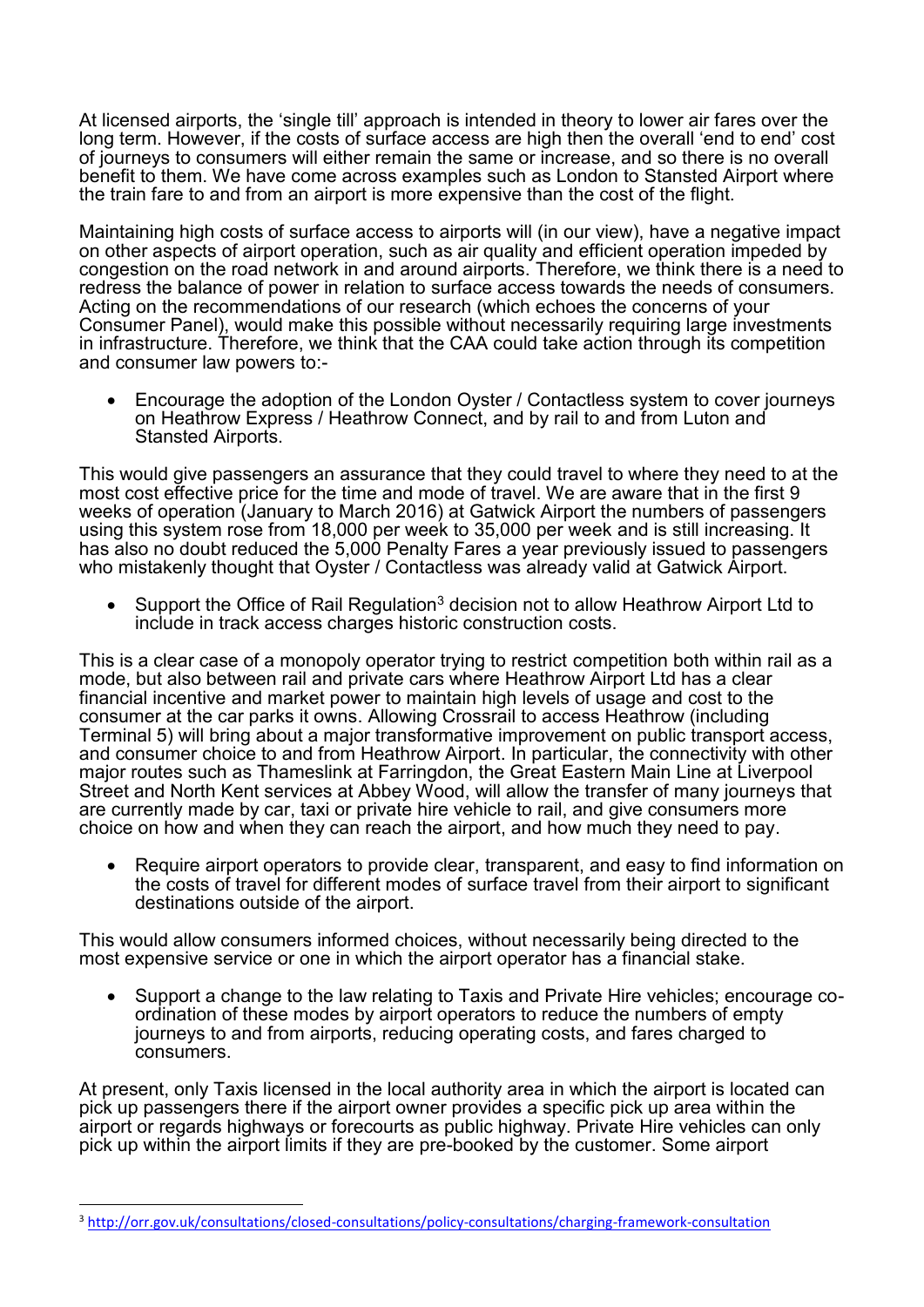operators such as Gatwick only allow private hire operators with an agreement with them to pick up on the airport premises.

These arrangements lead to significant numbers of empty journeys to and from airports by taxi and private hire vehicles, as vehicles can only arrive with passengers, but then have to leave empty as they are not legally entitled to pick up on the return. Similarly, if they can pick up at the airport, once they have set down their passenger at the destination they may not be entitled to pick up a passenger on the return journey. These empty journeys add considerably to congestion and environmental problems on the roads in and out of airports, but also mean that the operational costs cannot be shared between passengers thereby increasing the overall costs to consumers. For example a taxi from Cambridge to Heathrow Airport may have an operational cost of £100 (fuel, drivers time, vehicle maintenance), but because the vehicle cannot pick up at Heathrow to return towards Cambridge, the cost is borne entirely by the original hirer. Similarly, a taxi from Heathrow to Harlow might cost £80 operationally. Ideally, the Cambridge to Heathrow journey would be matched with the Heathrow to Harlow journey, so the £100 operational cost is split between the two passengers with the Cambridge to Heathrow journey costing £60 and Heathrow to Harlow £40. This would represent a considerable saving to consumers. This would require some coordination we think would be best effected by the airport operator.

3. Have you any evidence or views on how well informed consumers are of their airport surface access options and on what is most important to passengers in accessing an airport? Is this an area that merits further research.

As noted in your report, UK based passengers are likely to be able to make better and more informed choices on their surface access to and from airports, but inbound non-UK based passengers are in our view at a considerable disadvantage on arrival at UK airports for their onward travel. Our view is that this does merit further research to better quantify and understand this area.

4. Have we identified the key issues related to the distribution of airport car parking? Do you have any views on what, if anything, would improve outcomes to consumers?

Our remit does not cover car parking at airports. However, as noted above in our comments regarding Crossrail access to Heathrow the financial incentives to maintain high levels of occupancy at car parks owned by the airport are such, that they will seek to reflect loss of earnings from car parks in the access charges for new public transport services that might abstract revenue from these car parks. We think this is an unnecessarily risk averse and monopolistic approach on the part of the airport operator. For consumers, this results in increased congestion and reduced journey time reliability on the roads leading to the airports. In turn consumers then change their behaviour by arriving much earlier at the airport than strictly necessary, thus further increasing demand for car parking space. Poor journey time reliability may also lead to some consumers who would use buses or coaches to reach the airport switching to private cars, taxis or private hire vehicles to make the journey, thus further increasing congestion and poor journey time reliability.

5. Have you any views and/or evidence on how the information set that passengers have when choosing between airport surface access products could be improved for consumers?

As noted above there must be a requirement on airport operators to provide clear, transparent and easy to find information, and to regulate advertising for surface access transport.

We think that the CAA could effect improvements for consumers by requiring airport operators to limit and regulate on airport advertising for premium cost or competitive public transport services, where this could be confused with information signage.

In our letter to the Competition and Markets Authority of 23rd April 2015 (attached), we highlighted the cases of Heathrow and Gatwick Express services where the use of advertising signage within the airport, we felt misled passengers (particularly those unfamiliar